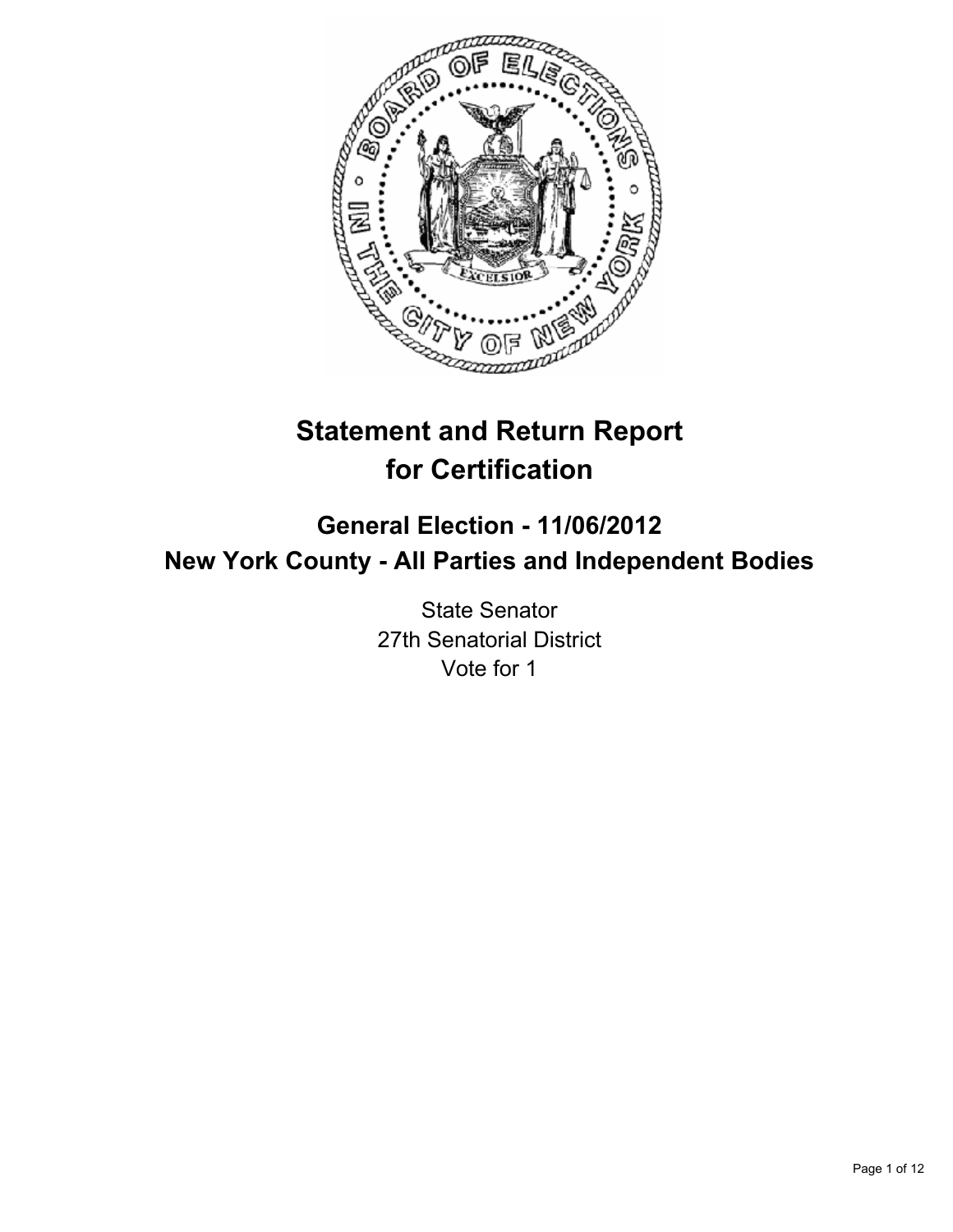

| <b>PUBLIC COUNTER</b>                                    | 532  |
|----------------------------------------------------------|------|
| <b>EMERGENCY</b>                                         | 0    |
| ABSENTEE/MILITARY                                        | 16   |
| <b>FEDERAL</b>                                           | 10   |
| SPECIAL PRESIDENTIAL                                     | 0    |
| AFFIDAVIT                                                | 50   |
| <b>Total Ballots</b>                                     | 608  |
| Less - Inapplicable Federal/Special Presidential Ballots | (10) |
| <b>Total Applicable Ballots</b>                          | 598  |
| BRAD M. HOYLMAN (DEMOCRATIC)                             | 425  |
| BRAD M. HOYLMAN (WORKING FAMILIES)                       | 44   |
| <b>JOSHUA DAVID TUCKMAN (WRITE-IN)</b>                   | 1    |
| <b>Total Votes</b>                                       | 470  |
| Unrecorded                                               | 128  |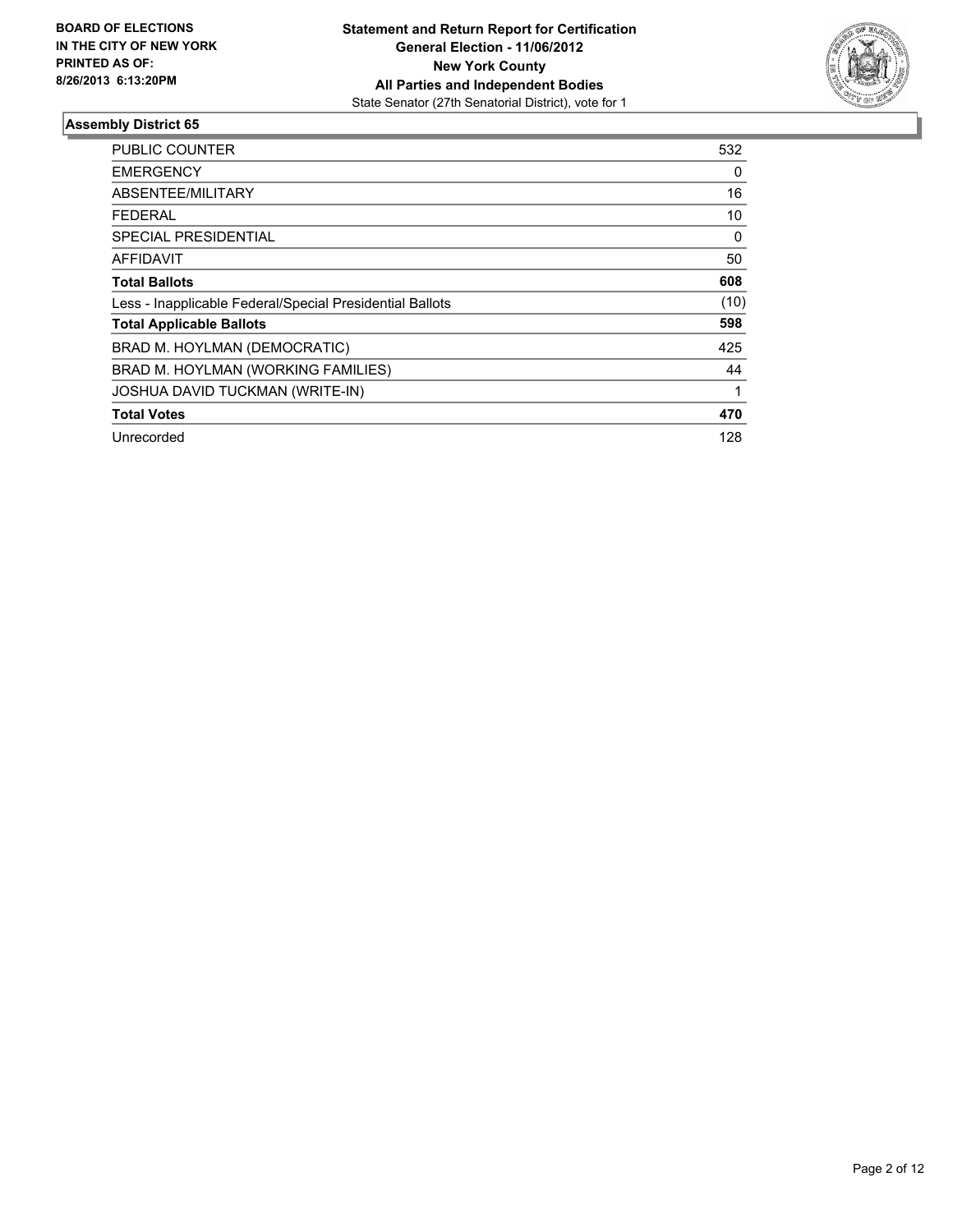

| PUBLIC COUNTER                                           | 30,054       |
|----------------------------------------------------------|--------------|
| <b>EMERGENCY</b>                                         | 208          |
| ABSENTEE/MILITARY                                        | 1,352        |
| <b>FEDERAL</b>                                           | 1,021        |
| SPECIAL PRESIDENTIAL                                     | 0            |
| <b>AFFIDAVIT</b>                                         | 2,964        |
| <b>Total Ballots</b>                                     | 35,599       |
| Less - Inapplicable Federal/Special Presidential Ballots | (1,021)      |
| <b>Total Applicable Ballots</b>                          | 34,578       |
| BRAD M. HOYLMAN (DEMOCRATIC)                             | 24,756       |
| BRAD M. HOYLMAN (WORKING FAMILIES)                       | 1,818        |
| BANDON DEES (WRITE-IN)                                   | 1            |
| BEN KRAMER (WRITE-IN)                                    | 2            |
| <b>BORIS ZILBERMAN (WRITE-IN)</b>                        | 1            |
| BROOKES BROWN (WRITE-IN)                                 | $\mathbf{1}$ |
| CHIN DURAND (WRITE-IN)                                   | 1            |
| CLINTON TYREE (WRITE-IN)                                 | 1            |
| DAVID WILLIAM BUSKER (WRITE-IN)                          | 2            |
| DEVON KELLY (WRITE-IN)                                   | 1            |
| EDGAR SANCHEZ (WRITE-IN)                                 | 1            |
| ELEANOR BIRCH (WRITE-IN)                                 | $\mathbf{1}$ |
| <b>GEORGE PATAKI (WRITE-IN)</b>                          | 1            |
| HARRY KLESLEY (WRITE-IN)                                 | 1            |
| JEFFREY LICHTMUR (WRITE-IN)                              | $\mathbf{1}$ |
| JOHN ORZEL (WRITE-IN)                                    | 1            |
| JOHN SMITH (WRITE-IN)                                    | 1            |
| JULIAN BOEHM (WRITE-IN)                                  | $\mathbf{1}$ |
| KEVIN NEVELOFF (WRITE-IN)                                | 1            |
| KURT LODER (WRITE-IN)                                    | 1            |
| LAURIA WINTER (WRITE-IN)                                 | 1            |
| LIZ HOLLOMAN (WRITE-IN)                                  | 1            |
| MARC FIRSTENBERG (WRITE-IN)                              | 1            |
| MARY KAPARIC (WRITE-IN)                                  | 1            |
| NICK TAYLOR (WRITE-IN)                                   | 1            |
| PAUL KUPPICH (WRITE-IN)                                  | 1            |
| RICHARD EPSKIN (WRITE-IN)                                | $\mathbf{1}$ |
| RINGO STARR (WRITE-IN)                                   | 1            |
| ROSEMARY KUROPAT (WRITE-IN)                              | 2            |
| RYAN LEGLER (WRITE-IN)                                   | 1            |
| UNATTRIBUTABLE WRITE-IN (WRITE-IN)                       | 14           |
| YETTA KURLAND (WRITE-IN)                                 | 2            |
| <b>Total Votes</b>                                       | 26,621       |
| Unrecorded                                               | 7,957        |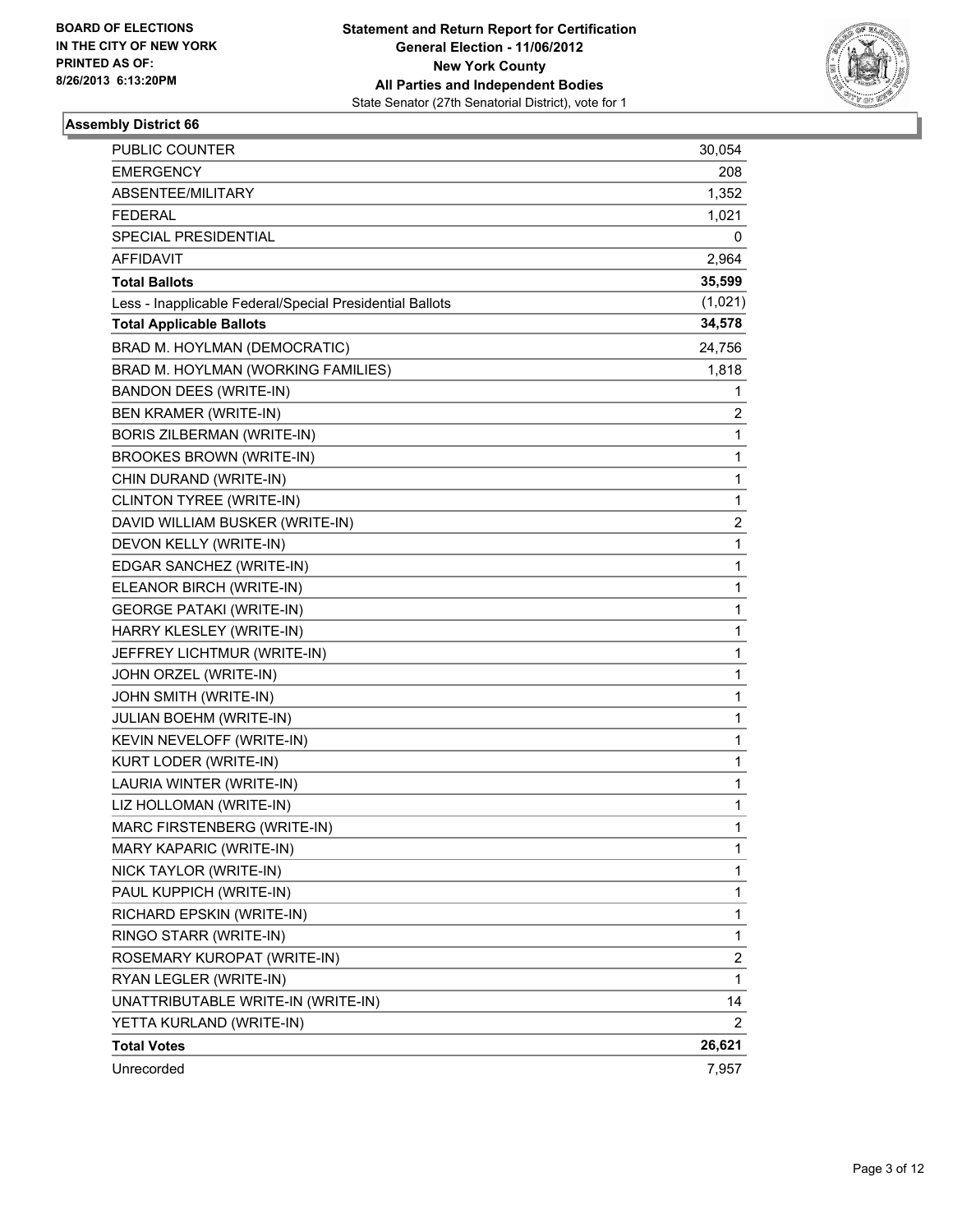

| <b>PUBLIC COUNTER</b>                                    | 19,557       |
|----------------------------------------------------------|--------------|
| <b>EMERGENCY</b>                                         | 38           |
| ABSENTEE/MILITARY                                        | 929          |
| <b>FEDERAL</b>                                           | 475          |
| SPECIAL PRESIDENTIAL                                     | 0            |
| AFFIDAVIT                                                | 1,586        |
| <b>Total Ballots</b>                                     | 22,585       |
| Less - Inapplicable Federal/Special Presidential Ballots | (475)        |
| <b>Total Applicable Ballots</b>                          | 22,110       |
| BRAD M. HOYLMAN (DEMOCRATIC)                             | 15,321       |
| BRAD M. HOYLMAN (WORKING FAMILIES)                       | 863          |
| BENJAMIN BALLER (WRITE-IN)                               | 2            |
| CARLY GRIFFO (WRITE-IN)                                  | 1            |
| CHRIS HODGES (WRITE-IN)                                  | 1            |
| ERIK VISCKEY (WRITE-IN)                                  | 1            |
| GLEN KINNIAD (WRITE-IN)                                  | 1            |
| JOE CZERISKY (WRITE-IN)                                  | 1            |
| JOHN FIENA (WRITE-IN)                                    | 1            |
| JOSEPH CZERNIAWSKI (WRITE-IN)                            | 3            |
| JUSTIN DUBOIS (WRITE-IN)                                 | $\mathbf 1$  |
| JUSTIN ZIEGLER (WRITE-IN)                                | 1            |
| KENNETH DEANE (WRITE-IN)                                 | 1            |
| LINDLE BRATHWAITE (WRITE-IN)                             | 1            |
| MARK GOLDSTEIN (WRITE-IN)                                | 1            |
| MICHAEL COHN (WRITE-IN)                                  | 1            |
| MITT ROMNEY (WRITE-IN)                                   | $\mathbf 1$  |
| <b>NEWT GINGRICH (WRITE-IN)</b>                          | 1            |
| NICK JOHNSON (WRITE-IN)                                  | 1            |
| NORMA SANDRO (WRITE-IN)                                  | 1            |
| PAMELA LODNI (WRITE-IN)                                  | 1            |
| RICHARD MORSE (WRITE-IN)                                 | 1            |
| RON PAUL (WRITE-IN)                                      | $\mathbf{1}$ |
| TONY VASSALLO (WRITE-IN)                                 | 1            |
| UNATTRIBUTABLE WRITE-IN (WRITE-IN)                       | 11           |
| VITO RACCANELLI (WRITE-IN)                               | 1            |
| WILL FERRAL (WRITE-IN)                                   | 1            |
| <b>Total Votes</b>                                       | 16,222       |
| Unrecorded                                               | 5,888        |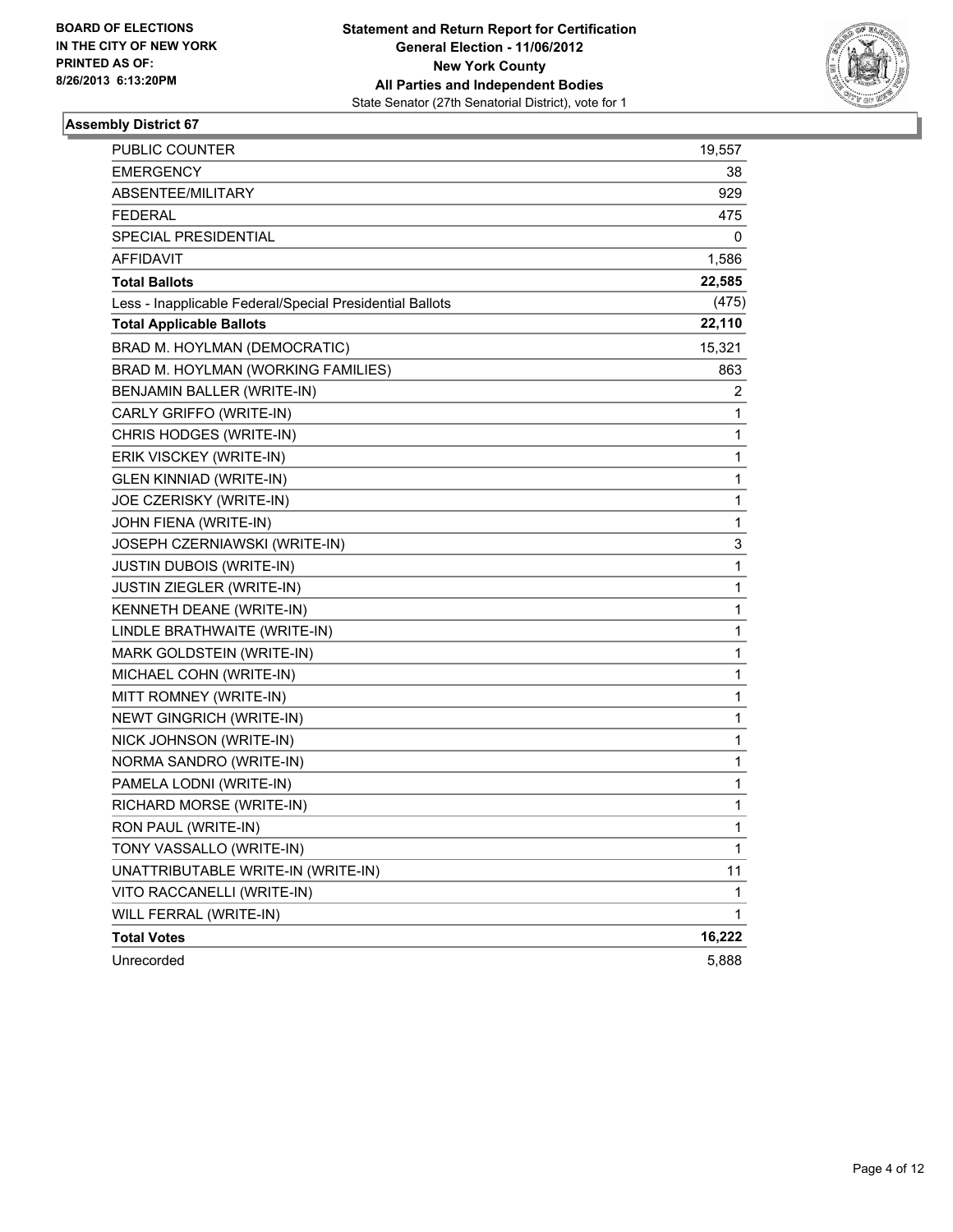

| <b>PUBLIC COUNTER</b>                                    | 1,458 |
|----------------------------------------------------------|-------|
| <b>EMERGENCY</b>                                         | 0     |
| ABSENTEE/MILITARY                                        | 83    |
| <b>FEDERAL</b>                                           | 72    |
| SPECIAL PRESIDENTIAL                                     | 0     |
| <b>AFFIDAVIT</b>                                         | 162   |
| <b>Total Ballots</b>                                     | 1,775 |
| Less - Inapplicable Federal/Special Presidential Ballots | (72)  |
| <b>Total Applicable Ballots</b>                          | 1,703 |
| BRAD M. HOYLMAN (DEMOCRATIC)                             | 1,020 |
| BRAD M. HOYLMAN (WORKING FAMILIES)                       | 61    |
| DAVID C. HORVATH (WRITE-IN)                              | 1     |
| RON PAUL (WRITE-IN)                                      | 1     |
| UNATTRIBUTABLE WRITE-IN (WRITE-IN)                       | 2     |
| <b>Total Votes</b>                                       | 1,085 |
| Unrecorded                                               | 618   |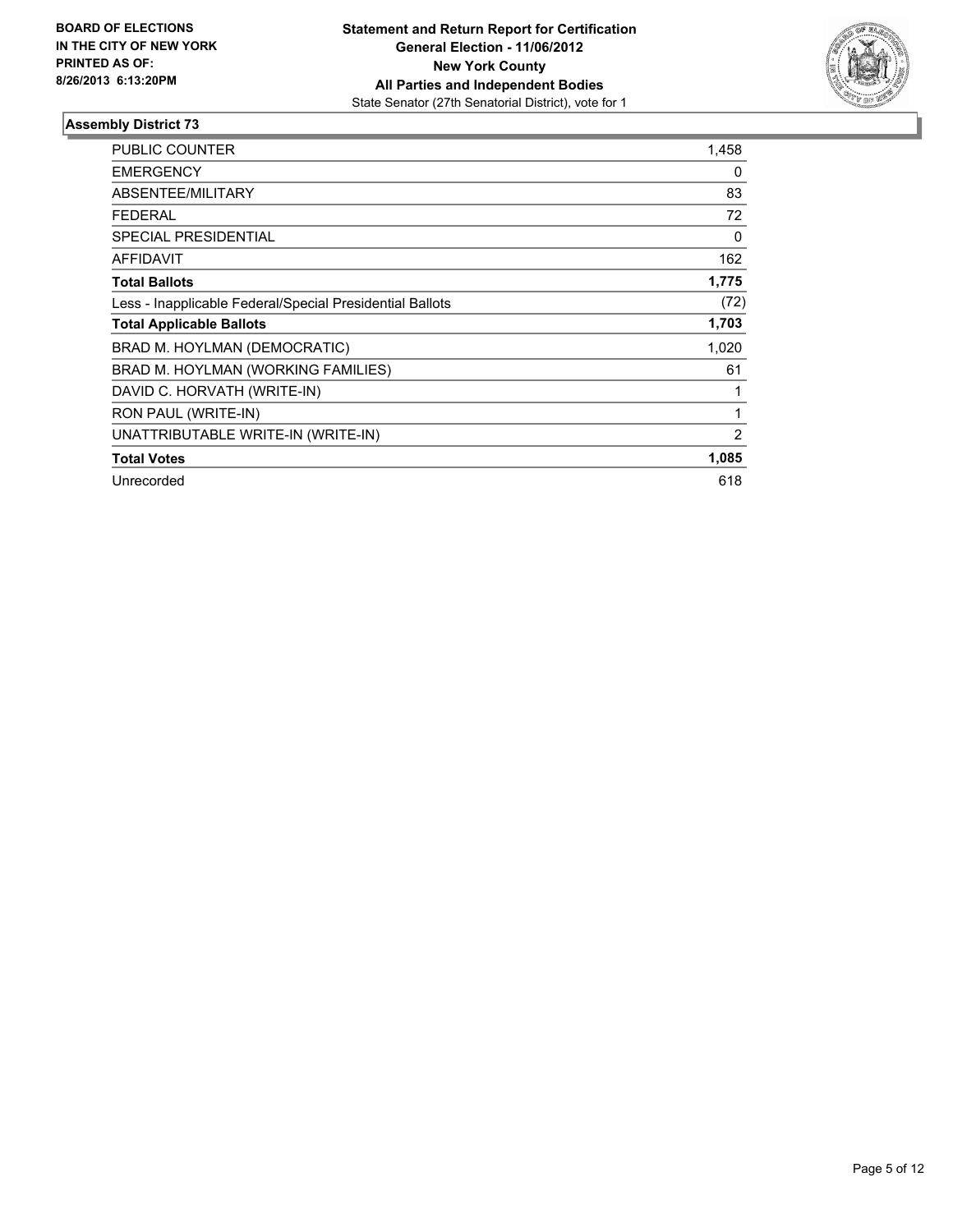

| PUBLIC COUNTER                                           | 22,713                  |
|----------------------------------------------------------|-------------------------|
| <b>EMERGENCY</b>                                         | 719                     |
| ABSENTEE/MILITARY                                        | 901                     |
| <b>FEDERAL</b>                                           | 446                     |
| SPECIAL PRESIDENTIAL                                     | 0                       |
| AFFIDAVIT                                                | 2,989                   |
| <b>Total Ballots</b>                                     | 27,768                  |
| Less - Inapplicable Federal/Special Presidential Ballots | (446)                   |
| <b>Total Applicable Ballots</b>                          | 27,322                  |
| BRAD M. HOYLMAN (DEMOCRATIC)                             | 17,916                  |
| BRAD M. HOYLMAN (WORKING FAMILIES)                       | 1,421                   |
| AMY CRUM (WRITE-IN)                                      | 1                       |
| BEVERLY MEVICKER (WRITE-IN)                              | 1                       |
| <b>BRUCE BROWN (WRITE-IN)</b>                            | 1                       |
| CAROLYN CONABOY (WRITE-IN)                               | 1                       |
| CLAUDE L. WINFIELD (WRITE-IN)                            | 1                       |
| CLAUDE WHITFIELD (WRITE-IN)                              | 1                       |
| DAN SQUARDRON (WRITE-IN)                                 | 1                       |
| DAVID GORLAND (WRITE-IN)                                 | 2                       |
| DONOVAN CARBERRY (WRITE-IN)                              | 1                       |
| EMANUEL J. CHOSAK (WRITE-IN)                             | $\overline{\mathbf{c}}$ |
| EVAN ROCHMAN (WRITE-IN)                                  | $\overline{\mathbf{c}}$ |
| JAMES E. STETHER (WRITE-IN)                              | 2                       |
| JANETTE SADIK KHAN (WRITE-IN)                            | 1                       |
| LISA PAPANDREA (WRITE-IN)                                | 1                       |
| LIZ KRUEGER (WRITE-IN)                                   | 1                       |
| MADELINE STOLOW (WRITE-IN)                               | 1                       |
| MAX VINOCUR (WRITE-IN)                                   | 1                       |
| MELISSA VIVERITO (WRITE-IN)                              | 1                       |
| MICHAEL BRESLIN (WRITE-IN)                               | $\overline{\mathbf{c}}$ |
| NATHANIEL BOTWINICK (WRITE-IN)                           | $\overline{\mathbf{c}}$ |
| NONA AGUILAR (WRITE-IN)                                  | 1                       |
| PETER SULLIVAN (WRITE-IN)                                | $\mathbf{1}$            |
| RUDOLPH GIULIANI (WRITE-IN)                              | $\overline{\mathbf{c}}$ |
| TOM GRECO (WRITE-IN)                                     | 1                       |
| UNATTRIBUTABLE WRITE-IN (WRITE-IN)                       | 13                      |
| <b>Total Votes</b>                                       | 19,381                  |
| Unrecorded                                               | 7,941                   |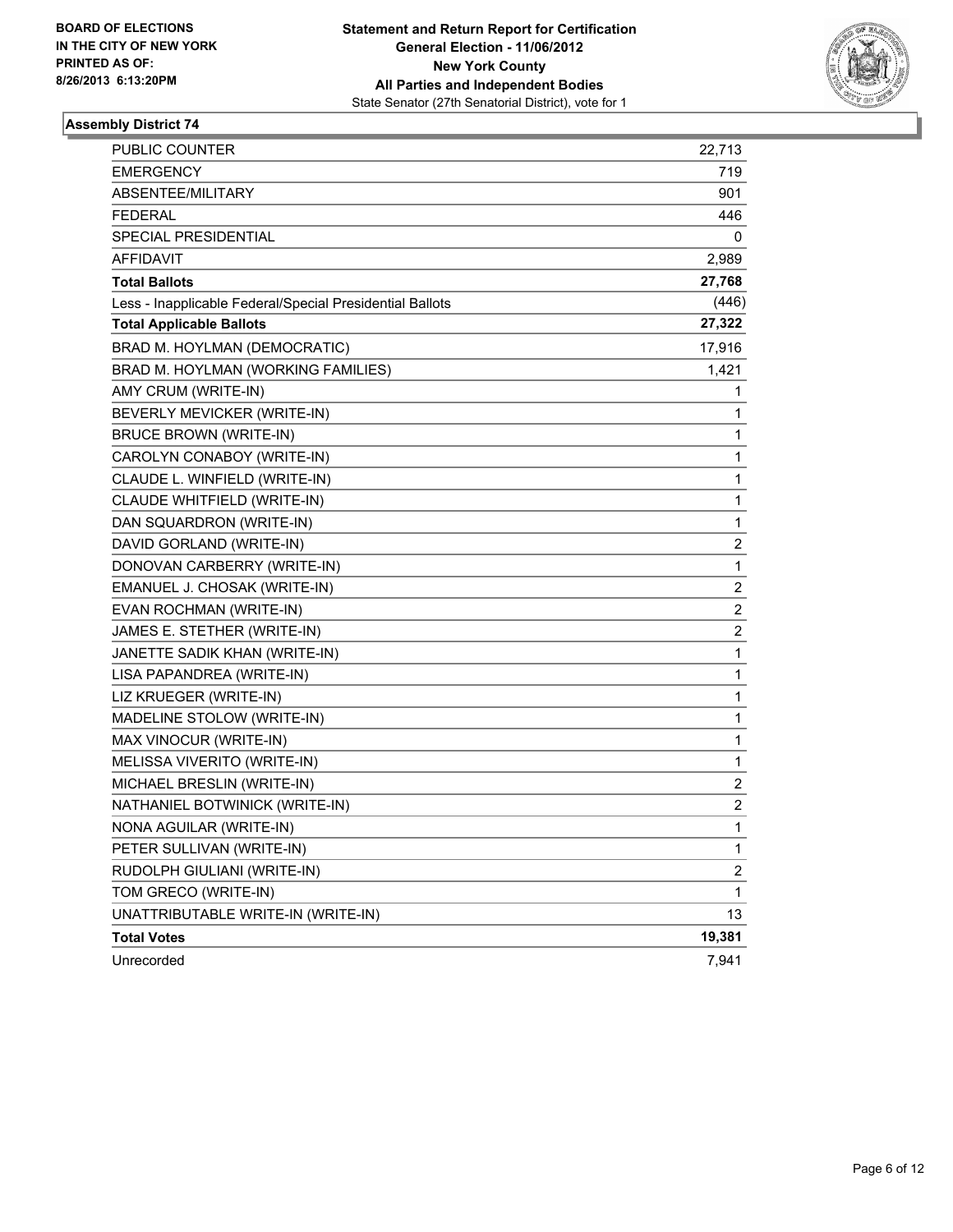

| PUBLIC COUNTER                                           | 35,007       |
|----------------------------------------------------------|--------------|
| <b>EMERGENCY</b>                                         | 4            |
| ABSENTEE/MILITARY                                        | 1,671        |
| <b>FEDERAL</b>                                           | 825          |
| <b>SPECIAL PRESIDENTIAL</b>                              | 0            |
| <b>AFFIDAVIT</b>                                         | 3,120        |
| <b>Total Ballots</b>                                     | 40,627       |
| Less - Inapplicable Federal/Special Presidential Ballots | (825)        |
| <b>Total Applicable Ballots</b>                          | 39,802       |
| BRAD M. HOYLMAN (DEMOCRATIC)                             | 28,071       |
| BRAD M. HOYLMAN (WORKING FAMILIES)                       | 1,854        |
| ADRIAN PERRY (WRITE-IN)                                  | 1            |
| ALAN FLACK (WRITE-IN)                                    | 1            |
| ALEXANDER KAPLAN (WRITE-IN)                              | 1            |
| ARTHUR SMYLES (WRITE-IN)                                 | 2            |
| BERNARD BLACK (WRITE-IN)                                 | 1            |
| BERNARD GETZ (WRITE-IN)                                  | 1            |
| CASEY BRANDER (WRITE-IN)                                 | 1            |
| CHARLES B. CAMPBELL (WRITE-IN)                           | 1            |
| CHARLES ZLATKIN (WRITE-IN)                               | 1            |
| CHRIS WRIGHT (WRITE-IN)                                  | 1            |
| CHRISTOPHER GILBERT (WRITE-IN)                           | 1            |
| CHRISTOPHER WOODARD (WRITE-IN)                           | 1            |
| DANIEL SQUADRON (WRITE-IN)                               | 1            |
| DAVID K. SMITH (WRITE-IN)                                | 1            |
| DON DRAPER (WRITE-IN)                                    | 1            |
| EVAN COWIT (WRITE-IN)                                    | 1            |
| FERNANDO CABRERA (WRITE-IN)                              | 1            |
| JASON DAVIS (WRITE-IN)                                   | 1            |
| JAY WEINSTEIN (WRITE-IN)                                 | 1            |
| JAY WIENSTEIN (WRITE-IN)                                 | 1            |
| JOE SHOWALTER (WRITE-IN)                                 | 1            |
| JOHN R. SACHS (WRITE-IN)                                 | 1            |
| JOSHUA SIDEROWITZ (WRITE-IN)                             | 1            |
| <b>KEVIN KOHL (WRITE-IN)</b>                             | 1            |
| LIZ KAVANTAL (WRITE-IN)                                  | 1            |
| LUCY MARTINEZ (WRITE-IN)                                 | $\mathbf 1$  |
| MICHAEL W. CHAR (WRITE-IN)                               | 1            |
| PHILIP SANDSTROM (WRITE-IN)                              | 1            |
| ROBERT A. PRETI (WRITE-IN)                               | 1            |
| RON PAUL (WRITE-IN)                                      | 1            |
| RUDOLPH GIULIANI (WRITE-IN)                              | 1            |
| SAM SMITH (WRITE-IN)                                     | $\mathbf 1$  |
| SHANE STROUD (WRITE-IN)                                  | 1            |
| SHIVAN PAPPU (WRITE-IN)                                  | 1            |
| STEPHEN SHERRILL (WRITE-IN)                              | $\mathbf{1}$ |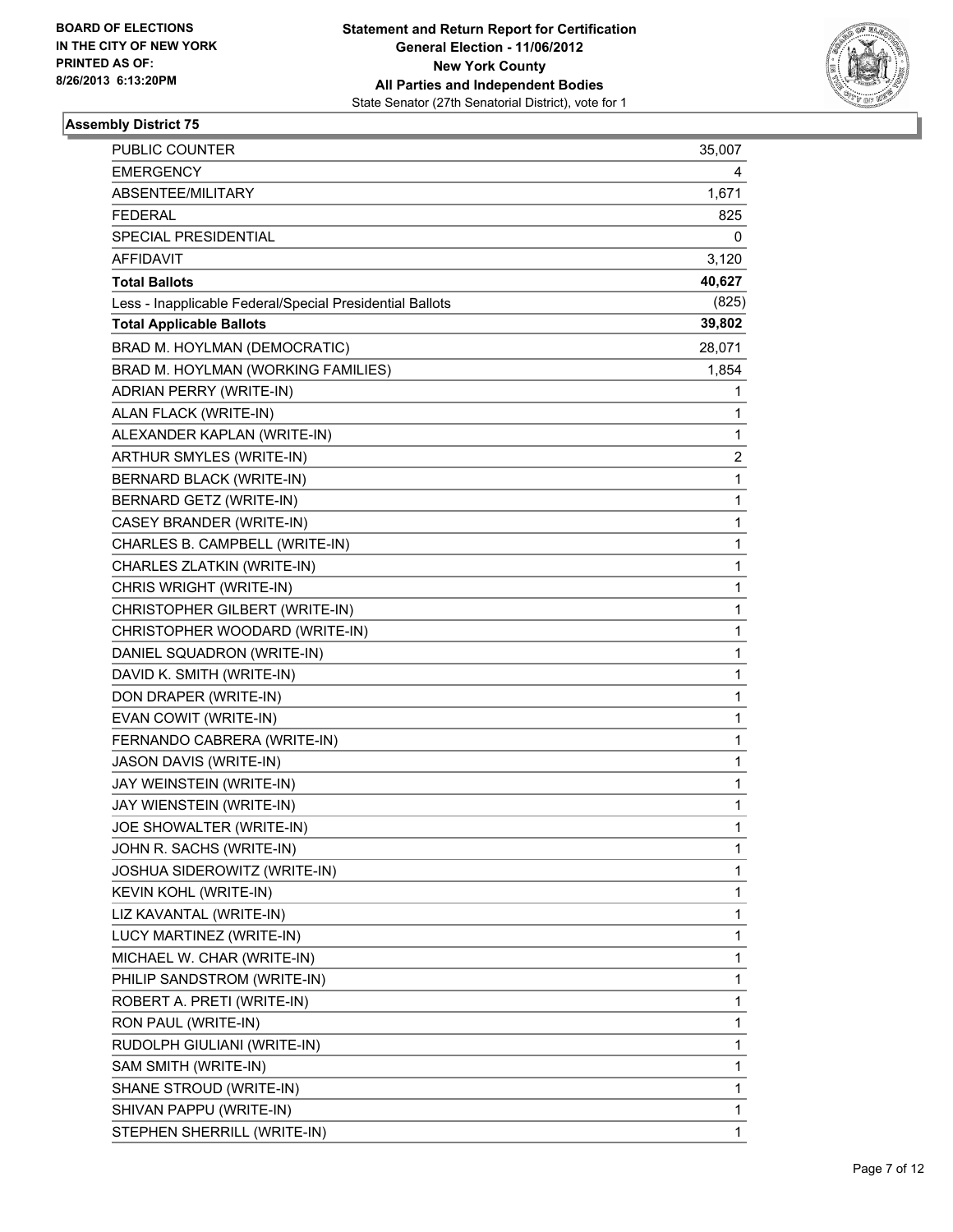

| TANYA ODOM (WRITE-IN)              |        |
|------------------------------------|--------|
| TETTA KIRKLAND (WRITE-IN)          |        |
| THOMAS GRECO (WRITE-IN)            |        |
| TOM DUANE (WRITE-IN)               |        |
| TOM GRECO (WRITE-IN)               | 3      |
| UNATTRIBUTABLE WRITE-IN (WRITE-IN) | 28     |
| WILLIAM MURAWA (WRITE-IN)          |        |
| <b>Total Votes</b>                 | 29,997 |
| Unrecorded                         | 9,805  |

| <b>PUBLIC COUNTER</b>                                    | 0 |
|----------------------------------------------------------|---|
| <b>EMERGENCY</b>                                         | 0 |
| ABSENTEE/MILITARY                                        | 0 |
| <b>FFDFRAL</b>                                           | 0 |
| SPECIAL PRESIDENTIAL                                     | 0 |
| <b>AFFIDAVIT</b>                                         | 0 |
| <b>Total Ballots</b>                                     | 0 |
| Less - Inapplicable Federal/Special Presidential Ballots | 0 |
| <b>Total Applicable Ballots</b>                          | 0 |
| BRAD M. HOYLMAN (DEMOCRATIC)                             | 0 |
| BRAD M. HOYLMAN (WORKING FAMILIES)                       | 0 |
| <b>Total Votes</b>                                       | O |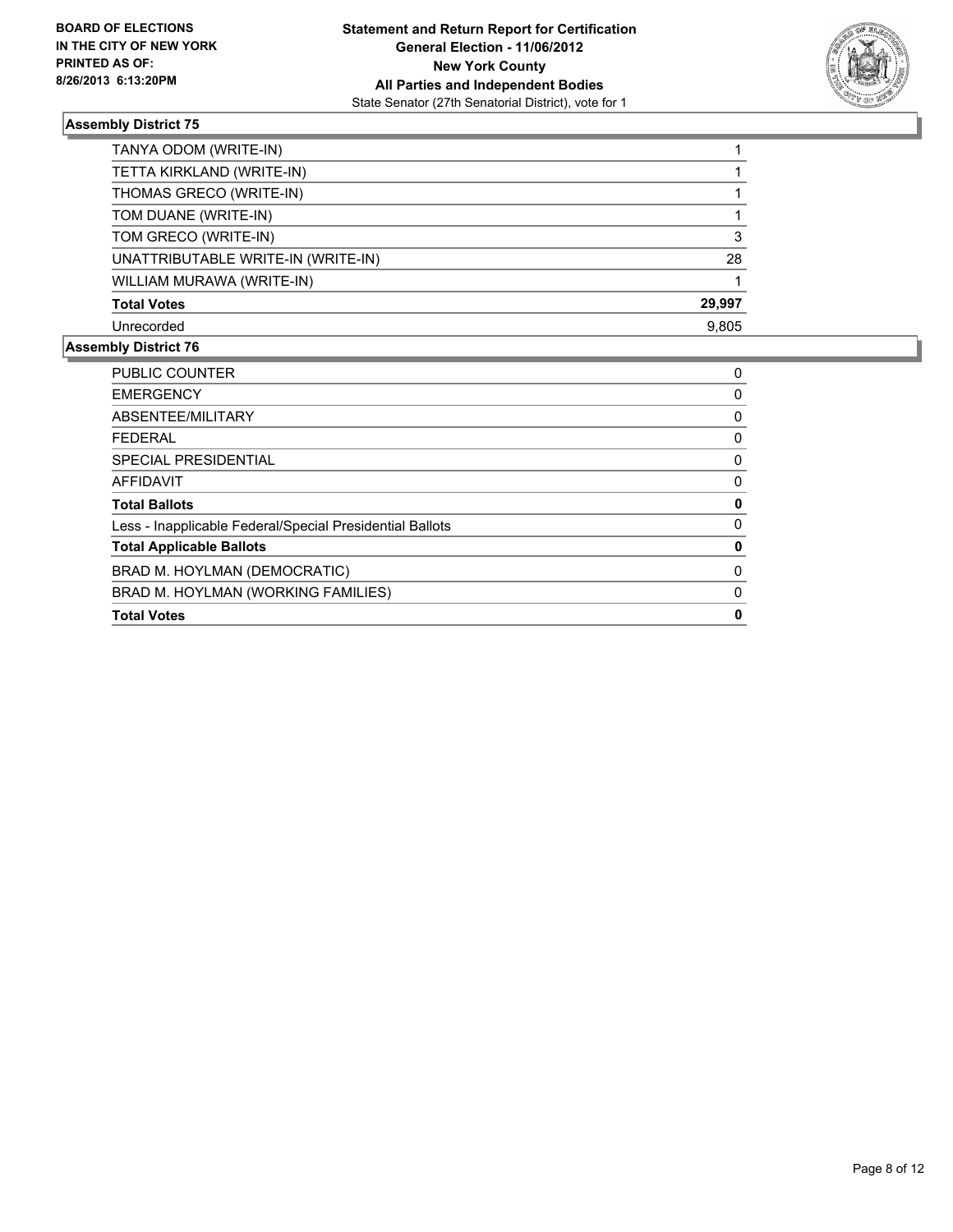

#### **Total for State Senator (27th Senatorial District) - New York County**

| PUBLIC COUNTER                                           | 109,321                 |
|----------------------------------------------------------|-------------------------|
| EMERGENCY                                                | 969                     |
| ABSENTEE/MILITARY                                        | 4,952                   |
| <b>FEDERAL</b>                                           | 2,849                   |
| SPECIAL PRESIDENTIAL                                     | 0                       |
| <b>AFFIDAVIT</b>                                         | 10,871                  |
| <b>Total Ballots</b>                                     | 128,962                 |
| Less - Inapplicable Federal/Special Presidential Ballots | (2,849)                 |
| <b>Total Applicable Ballots</b>                          | 126,113                 |
| BRAD M. HOYLMAN (DEMOCRATIC)                             | 87,509                  |
| BRAD M. HOYLMAN (WORKING FAMILIES)                       | 6,061                   |
| ADRIAN PERRY (WRITE-IN)                                  | 1                       |
| ALAN FLACK (WRITE-IN)                                    | 1                       |
| ALEXANDER KAPLAN (WRITE-IN)                              | 1                       |
| AMY CRUM (WRITE-IN)                                      | 1                       |
| ARTHUR SMYLES (WRITE-IN)                                 | $\overline{\mathbf{c}}$ |
| <b>BANDON DEES (WRITE-IN)</b>                            | 1                       |
| <b>BEN KRAMER (WRITE-IN)</b>                             | 2                       |
| BENJAMIN BALLER (WRITE-IN)                               | $\overline{\mathbf{c}}$ |
| BERNARD BLACK (WRITE-IN)                                 | 1                       |
| BERNARD GETZ (WRITE-IN)                                  | 1                       |
| BEVERLY MEVICKER (WRITE-IN)                              | 1                       |
| <b>BORIS ZILBERMAN (WRITE-IN)</b>                        | 1                       |
| BROOKES BROWN (WRITE-IN)                                 | 1                       |
| <b>BRUCE BROWN (WRITE-IN)</b>                            | 1                       |
| CARLY GRIFFO (WRITE-IN)                                  | 1                       |
| CAROLYN CONABOY (WRITE-IN)                               | 1                       |
| CASEY BRANDER (WRITE-IN)                                 | 1                       |
| CHARLES B. CAMPBELL (WRITE-IN)                           | 1                       |
| CHARLES ZLATKIN (WRITE-IN)                               | 1                       |
| CHIN DURAND (WRITE-IN)                                   | 1                       |
| CHRIS HODGES (WRITE-IN)                                  | 1                       |
| CHRIS WRIGHT (WRITE-IN)                                  | 1                       |
| CHRISTOPHER GILBERT (WRITE-IN)                           | 1                       |
| CHRISTOPHER WOODARD (WRITE-IN)                           | 1                       |
| CLAUDE L. WINFIELD (WRITE-IN)                            | 1                       |
| CLAUDE WHITFIELD (WRITE-IN)                              | 1                       |
| CLINTON TYREE (WRITE-IN)                                 | 1                       |
| DAN SQUARDRON (WRITE-IN)                                 | 1                       |
| DANIEL SQUADRON (WRITE-IN)                               | 1                       |
| DAVID C. HORVATH (WRITE-IN)                              | 1                       |
| DAVID GORLAND (WRITE-IN)                                 | 2                       |
| DAVID K. SMITH (WRITE-IN)                                | 1                       |
| DAVID WILLIAM BUSKER (WRITE-IN)                          | 2                       |
| DEVON KELLY (WRITE-IN)                                   | 1                       |
| DON DRAPER (WRITE-IN)                                    | 1                       |
|                                                          |                         |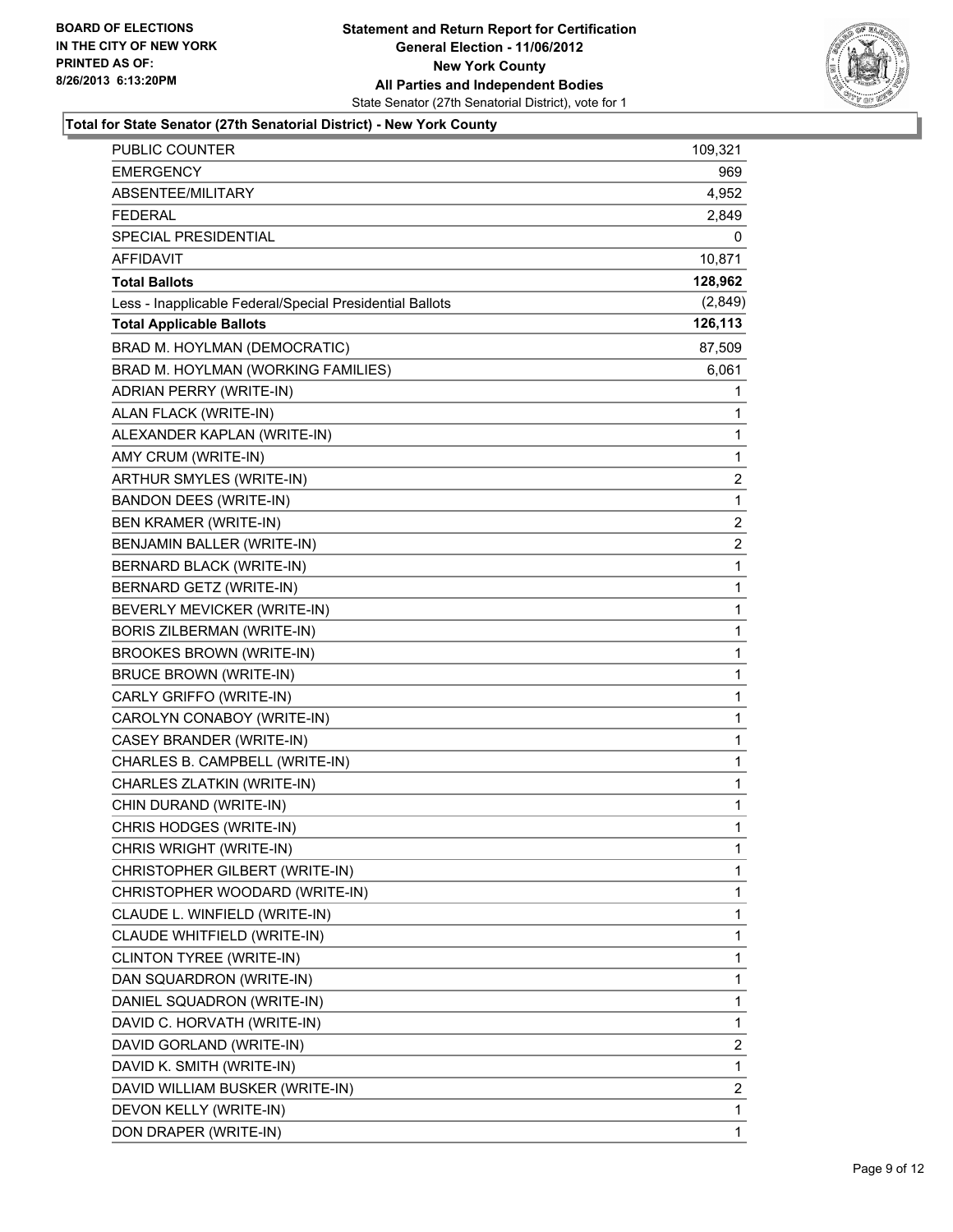#### **Statement and Return Report for Certification General Election - 11/06/2012 New York County All Parties and Independent Bodies** State Senator (27th Senatorial District), vote for 1



#### **Total for State Senator (27th Senatorial District) - New York County**

| DONOVAN CARBERRY (WRITE-IN)     | 1              |
|---------------------------------|----------------|
| EDGAR SANCHEZ (WRITE-IN)        | 1              |
| ELEANOR BIRCH (WRITE-IN)        | 1              |
| EMANUEL J. CHOSAK (WRITE-IN)    | $\overline{c}$ |
| ERIK VISCKEY (WRITE-IN)         | 1              |
| EVAN COWIT (WRITE-IN)           | 1              |
| EVAN ROCHMAN (WRITE-IN)         | $\mathbf{2}$   |
| FERNANDO CABRERA (WRITE-IN)     | 1              |
| <b>GEORGE PATAKI (WRITE-IN)</b> | 1              |
| <b>GLEN KINNIAD (WRITE-IN)</b>  | 1              |
| HARRY KLESLEY (WRITE-IN)        | 1              |
| JAMES E. STETHER (WRITE-IN)     | 2              |
| JANETTE SADIK KHAN (WRITE-IN)   | 1              |
| JASON DAVIS (WRITE-IN)          | 1              |
| JAY WEINSTEIN (WRITE-IN)        | 1              |
| JAY WIENSTEIN (WRITE-IN)        | 1              |
| JEFFREY LICHTMUR (WRITE-IN)     | 1              |
| JOE CZERISKY (WRITE-IN)         | 1              |
| JOE SHOWALTER (WRITE-IN)        | 1              |
| JOHN FIENA (WRITE-IN)           | 1              |
| JOHN ORZEL (WRITE-IN)           | 1              |
| JOHN R. SACHS (WRITE-IN)        | 1              |
| JOHN SMITH (WRITE-IN)           | 1              |
| JOSEPH CZERNIAWSKI (WRITE-IN)   | 3              |
| JOSHUA DAVID TUCKMAN (WRITE-IN) | 1              |
| JOSHUA SIDEROWITZ (WRITE-IN)    | 1              |
| JULIAN BOEHM (WRITE-IN)         | 1              |
| <b>JUSTIN DUBOIS (WRITE-IN)</b> | 1              |
| JUSTIN ZIEGLER (WRITE-IN)       | 1              |
| KENNETH DEANE (WRITE-IN)        | 1              |
| KEVIN KOHL (WRITE-IN)           | 1              |
| KEVIN NEVELOFF (WRITE-IN)       | 1              |
| KURT LODER (WRITE-IN)           | 1              |
| LAURIA WINTER (WRITE-IN)        | 1              |
| LINDLE BRATHWAITE (WRITE-IN)    | 1              |
| LISA PAPANDREA (WRITE-IN)       | 1              |
| LIZ HOLLOMAN (WRITE-IN)         | 1              |
| LIZ KAVANTAL (WRITE-IN)         | 1              |
| LIZ KRUEGER (WRITE-IN)          | 1              |
| LUCY MARTINEZ (WRITE-IN)        | 1              |
| MADELINE STOLOW (WRITE-IN)      | 1              |
| MARC FIRSTENBERG (WRITE-IN)     | 1              |
| MARK GOLDSTEIN (WRITE-IN)       | 1              |
| MARY KAPARIC (WRITE-IN)         | 1              |
| MAX VINOCUR (WRITE-IN)          | 1              |
| MELISSA VIVERITO (WRITE-IN)     | $\mathbf{1}$   |
|                                 |                |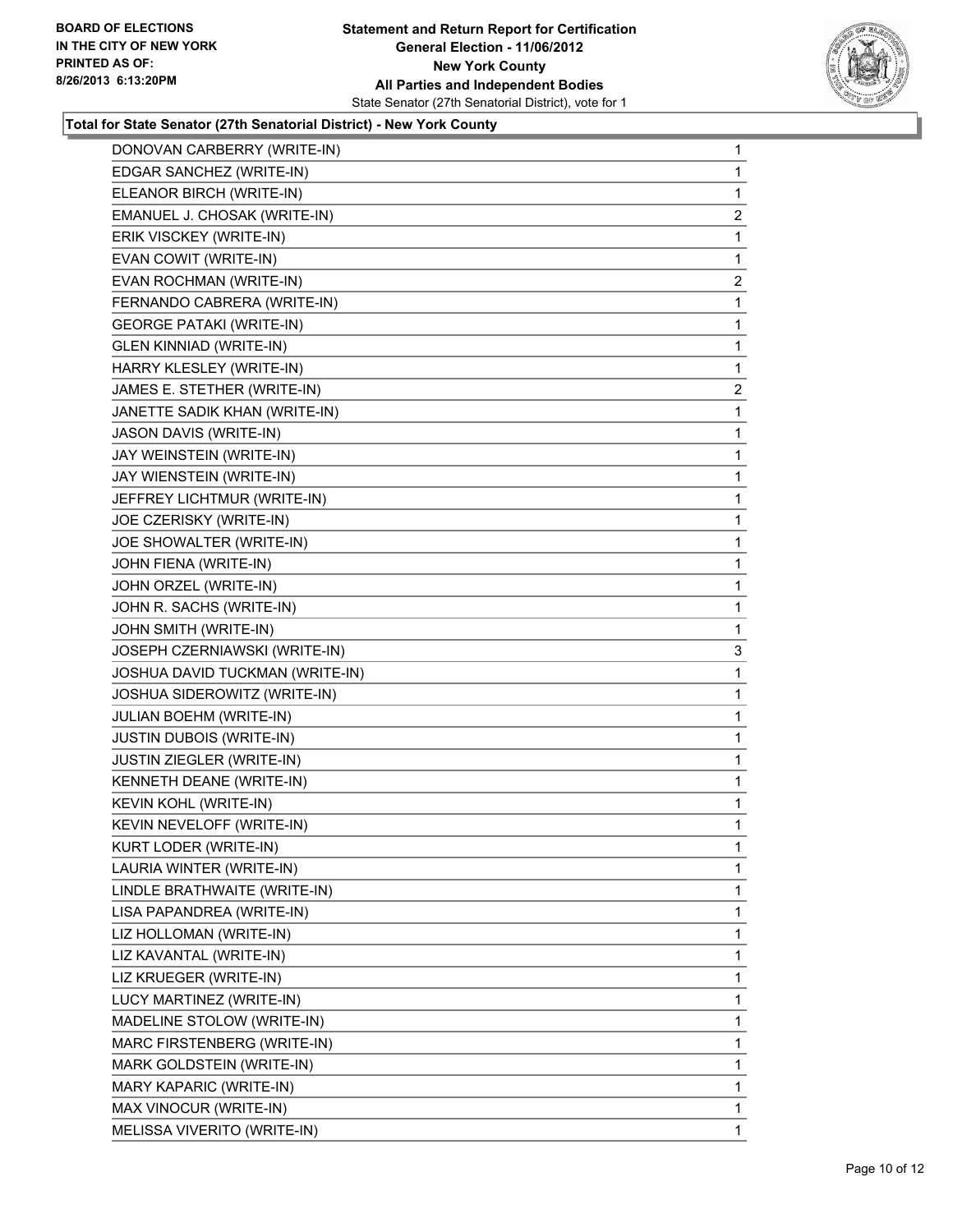#### **Statement and Return Report for Certification General Election - 11/06/2012 New York County All Parties and Independent Bodies** State Senator (27th Senatorial District), vote for 1



#### **Total for State Senator (27th Senatorial District) - New York County**

| MICHAEL BRESLIN (WRITE-IN)         | $\overline{2}$ |
|------------------------------------|----------------|
| MICHAEL COHN (WRITE-IN)            | 1              |
| MICHAEL W. CHAR (WRITE-IN)         | 1              |
| MITT ROMNEY (WRITE-IN)             | 1              |
| NATHANIEL BOTWINICK (WRITE-IN)     | 2              |
| NEWT GINGRICH (WRITE-IN)           | 1              |
| NICK JOHNSON (WRITE-IN)            | 1              |
| NICK TAYLOR (WRITE-IN)             | 1              |
| NONA AGUILAR (WRITE-IN)            | 1              |
| NORMA SANDRO (WRITE-IN)            | 1              |
| PAMELA LODNI (WRITE-IN)            | 1              |
| PAUL KUPPICH (WRITE-IN)            | 1              |
| PETER SULLIVAN (WRITE-IN)          | 1              |
| PHILIP SANDSTROM (WRITE-IN)        | 1              |
| RICHARD EPSKIN (WRITE-IN)          | 1              |
| RICHARD MORSE (WRITE-IN)           | 1              |
| RINGO STARR (WRITE-IN)             | 1              |
| ROBERT A. PRETI (WRITE-IN)         | 1              |
| RON PAUL (WRITE-IN)                | 3              |
| ROSEMARY KUROPAT (WRITE-IN)        | 2              |
| RUDOLPH GIULIANI (WRITE-IN)        | 3              |
| RYAN LEGLER (WRITE-IN)             | 1              |
| SAM SMITH (WRITE-IN)               | 1              |
| SHANE STROUD (WRITE-IN)            | 1              |
| SHIVAN PAPPU (WRITE-IN)            | 1              |
| STEPHEN SHERRILL (WRITE-IN)        | 1              |
| TANYA ODOM (WRITE-IN)              | 1              |
| TETTA KIRKLAND (WRITE-IN)          | 1              |
| THOMAS GRECO (WRITE-IN)            | 1              |
| TOM DUANE (WRITE-IN)               | 1              |
| TOM GRECO (WRITE-IN)               | 4              |
| TONY VASSALLO (WRITE-IN)           | $\mathbf{1}$   |
| UNATTRIBUTABLE WRITE-IN (WRITE-IN) | 68             |
| VITO RACCANELLI (WRITE-IN)         | 1              |
| WILL FERRAL (WRITE-IN)             | 1              |
| WILLIAM MURAWA (WRITE-IN)          | 1              |
| YETTA KURLAND (WRITE-IN)           | $\overline{2}$ |
| <b>Total Votes</b>                 | 93,776         |
| Unrecorded                         | 32,337         |
|                                    |                |